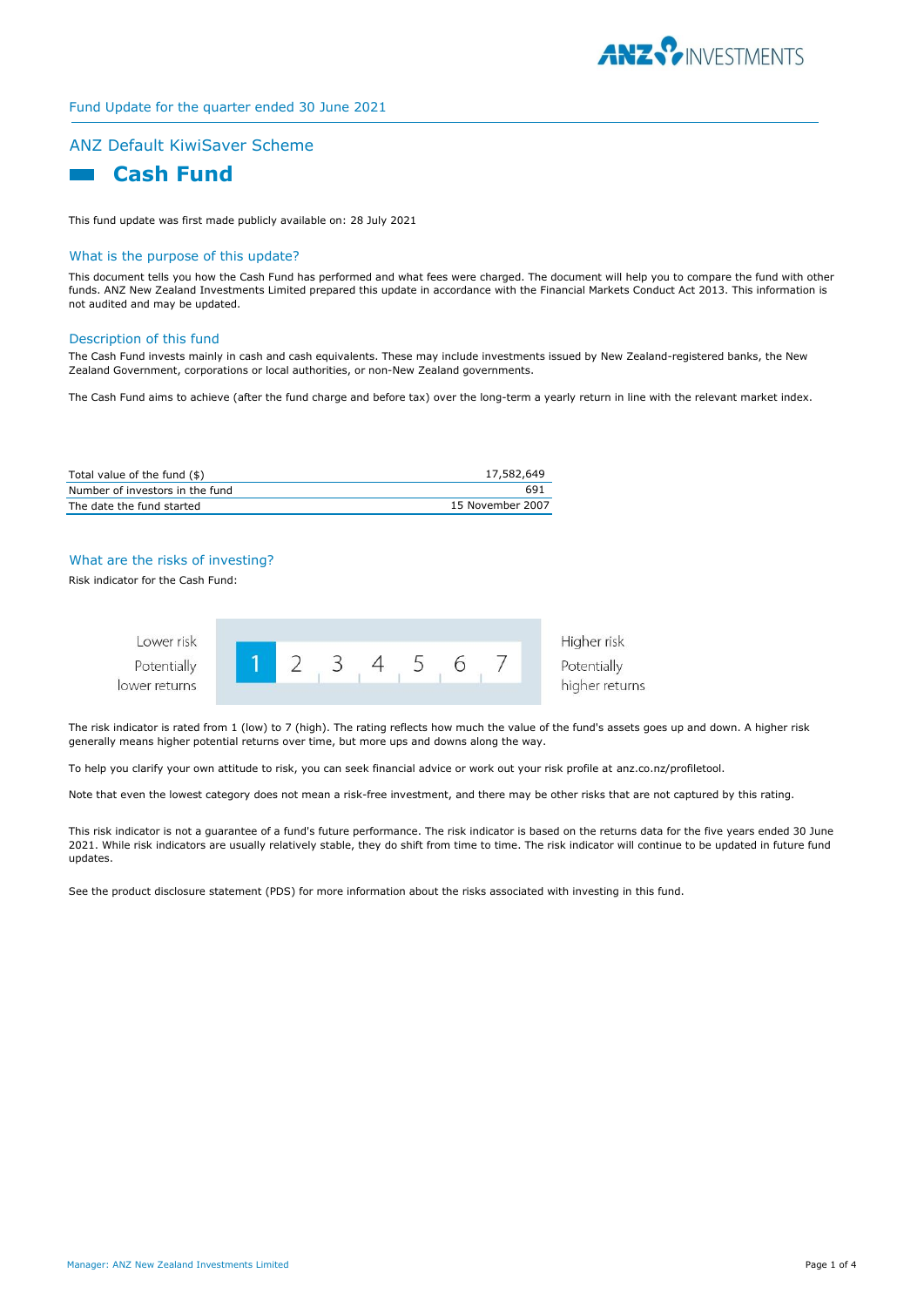# How has the fund performed?

|                                               | Average over past<br>five years | Past year |
|-----------------------------------------------|---------------------------------|-----------|
| Annual return                                 |                                 |           |
| (after deductions for charges and tax)        | 1.30%                           | 0.42%     |
| Annual return                                 |                                 |           |
| (after deductions for charges but before tax) | 1.81%                           | 0.58%     |
| Market index annual return                    |                                 |           |
| (reflects no deduction for charges and tax)   | 1.53%                           | 0.31%     |

The market index annual return shows the return of the S&P/NZX Bank Bills 90 Day Index.

Additional information about the market index is available in the statement of investment policy and objectives on the offer register at www.discloseregister.companiesoffice.govt.nz.



## **Annual return graph**

This shows the return after fund charges and tax for each of the last 10 years ending 31 March. The last bar shows the average annual return for the last 10 years, up to 30 June 2021.

**Important:** This does not tell you how the fund will perform in the future.

Returns in this update are after tax at the highest prescribed investor rate (PIR) of tax for an individual New Zealand resident. Your tax may be lower.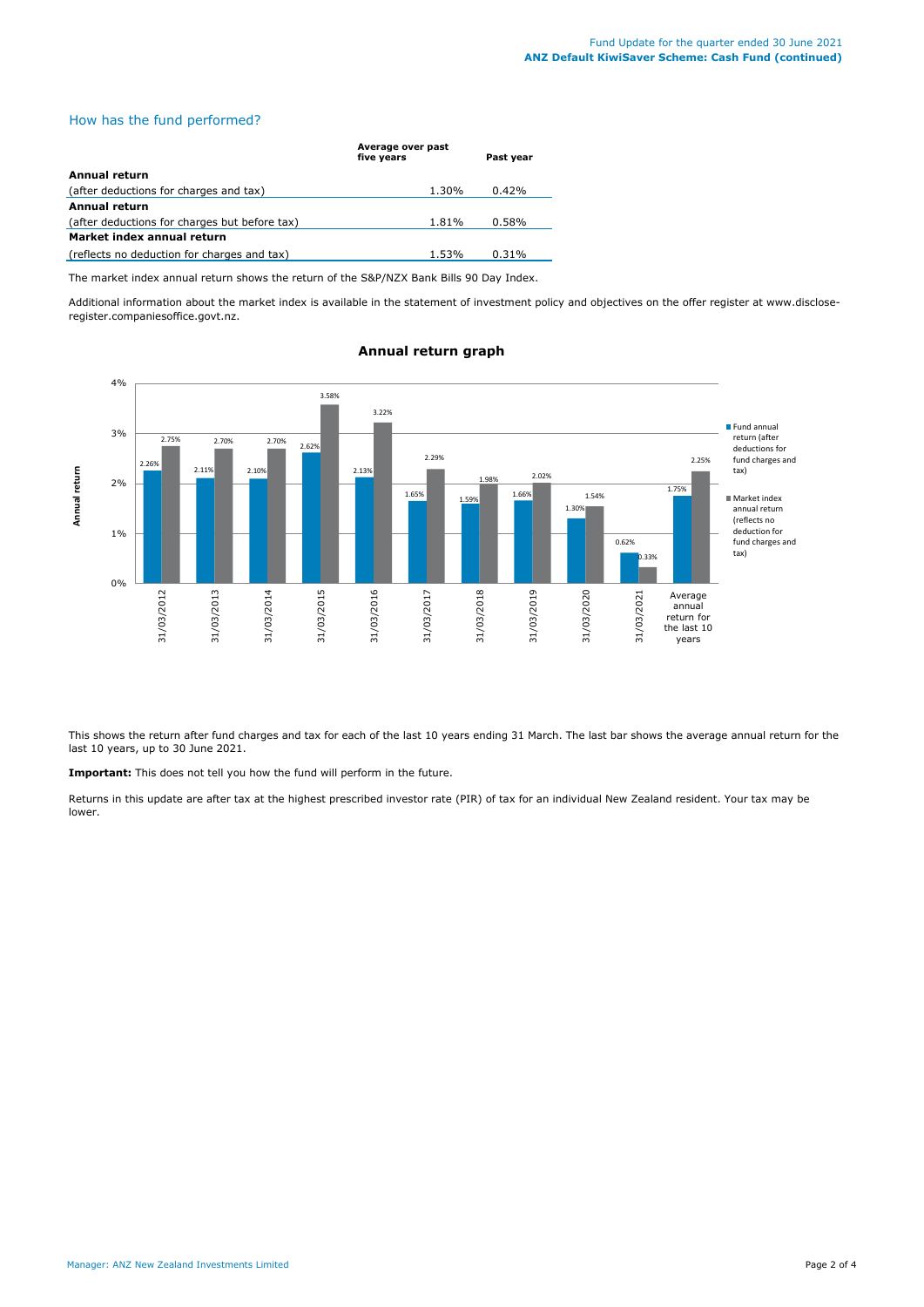# What fees are investors charged?

Investors in the Cash Fund are charged fund charges. In the year to 31 March 2021 these were:

|                                             | % of net asset value          |
|---------------------------------------------|-------------------------------|
| Total fund charges <sup>1</sup>             | 0.24%                         |
| Which are made up of:                       |                               |
| Total management and administration charges | 0.24%                         |
| Including:                                  |                               |
| Manager's basic fee                         | 0.19%                         |
| Other management and administration charges | 0.05%                         |
| Total performance based fees                | $0.00\%$                      |
|                                             | Dollar amount per<br>investor |
| <b>Other charges</b>                        |                               |
| Membership fee <sup>2</sup>                 | \$18                          |

Investors are not currently charged individual action fees for specific actions or decisions (for example, for withdrawing from or switching funds). See the PDS for more information about Scheme fees.

Small differences in fees and charges can have a big impact on your investment over the long term.

## Example of how this applies to an investor

Sarah had \$10,000 in the fund at the start of the year and did not make any further contributions. At the end of the year, Sarah received a return after fund charges were deducted of \$42 (that is 0.42% of her inital \$10,000). Sarah also paid \$18 in other charges. This gives Sarah a total gain after tax of \$24 for the year.

#### What does the fund invest in?

### **Actual investment mix<sup>3</sup> Target investment mix<sup>3</sup>**

This shows the types of assets that the fund invests in. This shows the mix of assets that the fund generally intends to invest in.